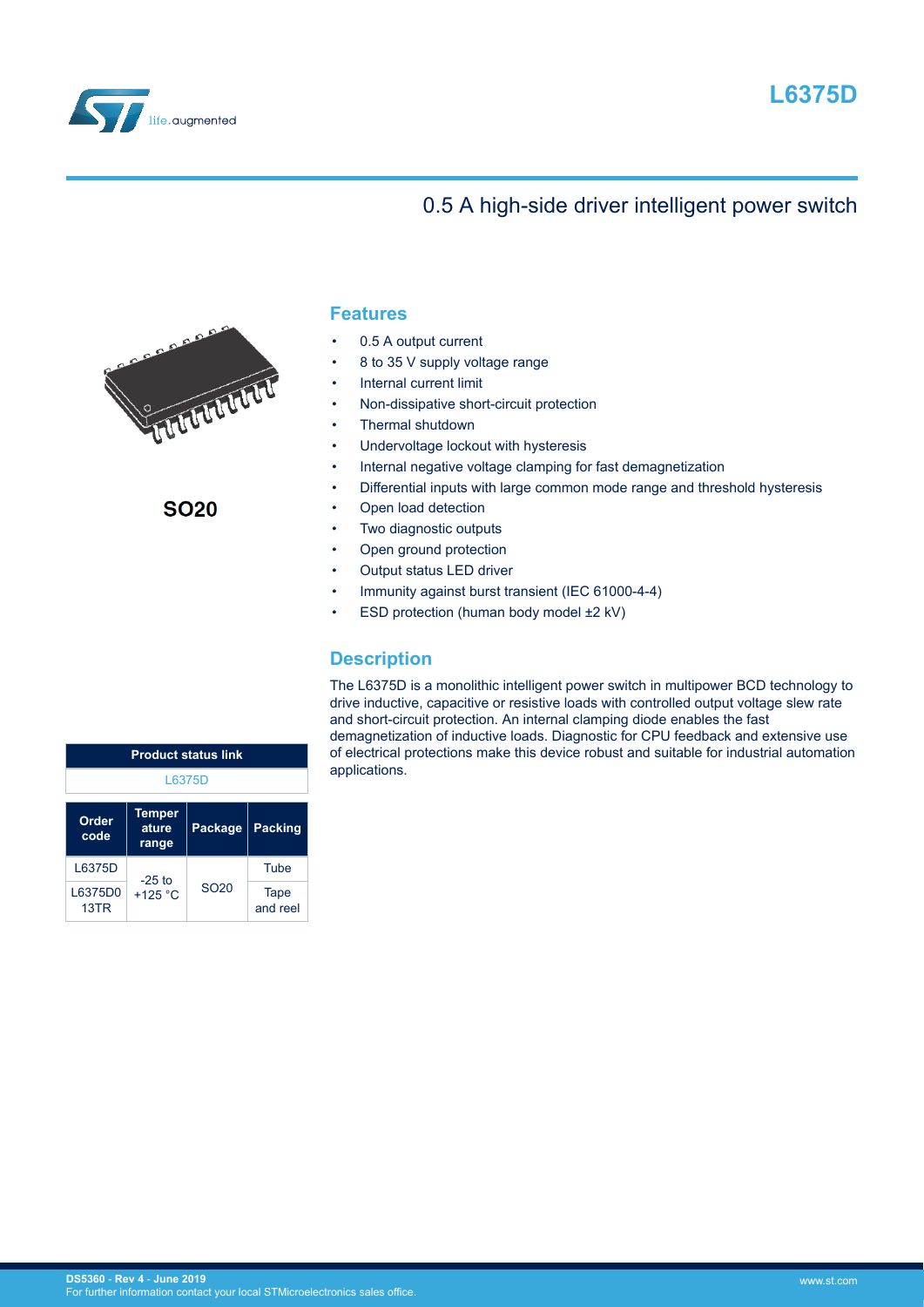# **1 Pin configuration**

ST



## **Figure 1. Pin connections (top view)**

#### **Table 1. Pin description**

| <b>Pin</b>                                     | Pin name          | <b>Function</b>                                                                                                                                                              |
|------------------------------------------------|-------------------|------------------------------------------------------------------------------------------------------------------------------------------------------------------------------|
| $\overline{2}$                                 | <b>GND</b>        | Ground                                                                                                                                                                       |
| 4                                              | <b>OUTPUT</b>     | High side output with built-in current limitation                                                                                                                            |
| 6                                              | <b>VS</b>         | Supply voltage input; the value of the supply voltage is monitored to detect undervoltage<br>condition                                                                       |
| 10                                             | Output status     | This current source output is capable of driving an LED to signal the status of the output<br>pin. The pin is active (source current) when the output pin is considered high |
| 14                                             | DIAG1             | DIAGNOSTIC 1 output. This open drain reports the IC working conditions (see Table 6:<br>Diagnostic truth table)                                                              |
| 15                                             | DIAG <sub>2</sub> | DIAGNOSTIC 2 output. This open drain reports the IC working conditions (see Table 6:<br>Diagnostic truth table)                                                              |
| 17                                             | $IN +$            | Comparator inverting input                                                                                                                                                   |
| 19                                             | <b>ON-DELAY</b>   | Programmable ON time interval duration during short-circuit operation                                                                                                        |
| 1, 3, 5, 7, 8, 9,<br>11, 12, 13, 16,<br>18, 20 | N.C.              | Not connected                                                                                                                                                                |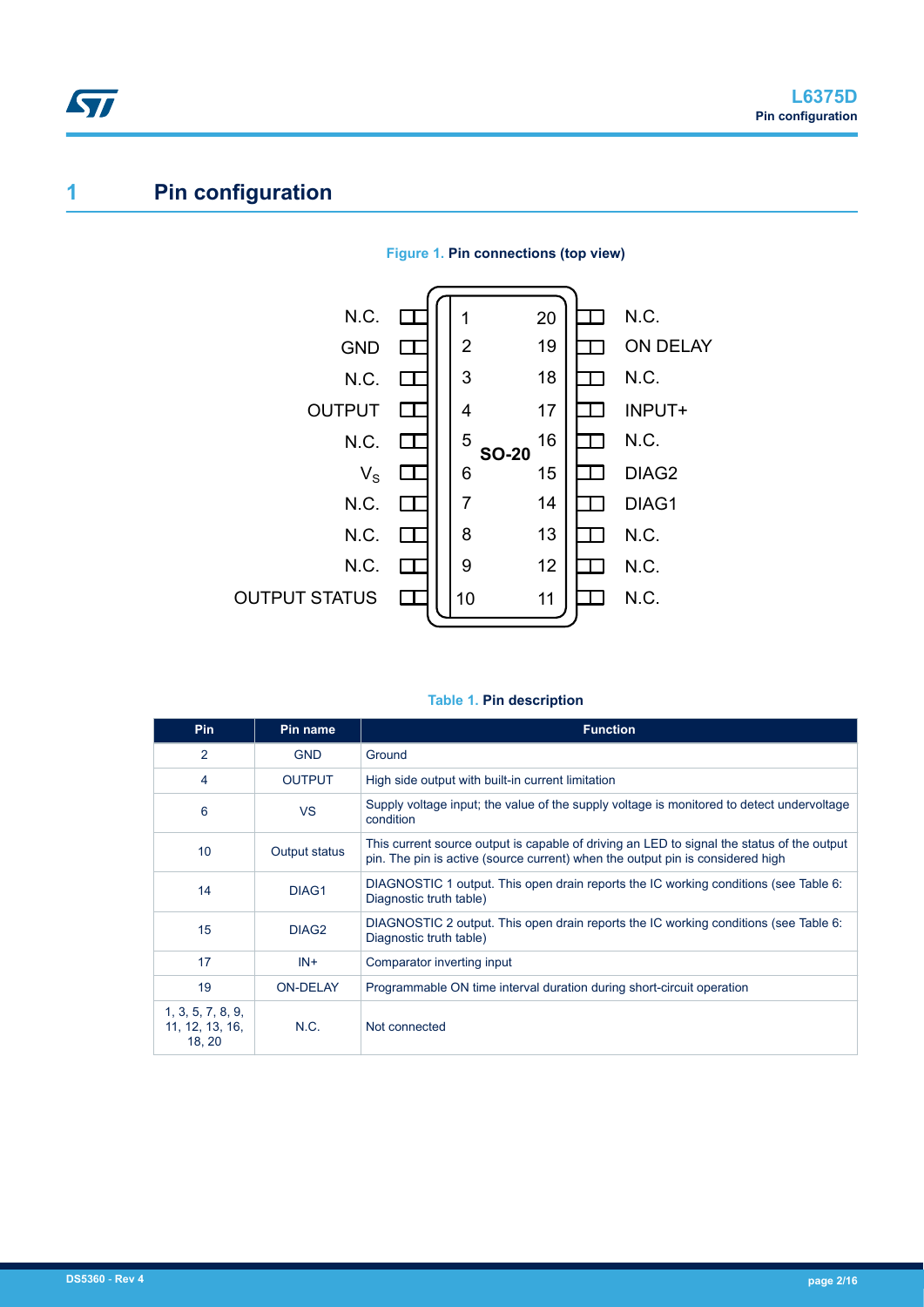# **2 Maximum ratings**

ST

| <b>Symbol</b>     | <b>Parameter</b>                         | Value              | <b>Unit</b>    |
|-------------------|------------------------------------------|--------------------|----------------|
| $V_{\rm s}$       | Supply voltage (tw $\leq 10$ ms)         | 50                 | $\vee$         |
|                   | Supply voltage (DC)                      | 40                 | $\vee$         |
| $V_S - V_{OUT}$   | Supply to output differential voltage    | Internally limited | $\vee$         |
| $V_{od}$          | ON DELAY pin voltage                     | $-0.3$ to $7$      | $\vee$         |
| $I_{od}$          | ON DELAY pin current                     | ±1                 | mA             |
| $I_{\text{out}}$  | Output current                           | Internally limited | $\mathsf{A}$   |
| $V_{\text{out}}$  | Output voltage                           | Internally limited | $\vee$         |
| $E_1$             | Energy inductive load: $T_J$ = 85 °C     | 200                | mJ             |
| $P_{\text{tot}}$  | Power dissipation                        | Internally limited | W              |
| V <sub>diag</sub> | DIAGx pin voltage                        | $-0.3$ to 40       | $\vee$         |
| l <sub>diag</sub> | DIAGx pin current                        | $-10$ to $10$      | m <sub>A</sub> |
| I <sub>i</sub>    | IN+ pin current                          | 20                 | m <sub>A</sub> |
| $V_i$             | IN+ pin voltage                          | -10 to $V_s + 0.3$ | V              |
| $T_{op}$          | Ambient temperature, operating<br>range  | $-25$ to 85        | $^{\circ}C$    |
| $T_{\text{J}}$    | Junction temperature, operating<br>range | $-25$ to 125       | $^{\circ}C$    |
| $T_{\text{stg}}$  | Storage temperature                      | $-55$ to 150       | $^{\circ}C$    |

### **Table 2. Absolute maximum ratings**

## **Table 3. Thermal data**

| <b>Symbol</b>                           | <b>Parameter</b>                    | Value                   | <b>Unit</b>   |
|-----------------------------------------|-------------------------------------|-------------------------|---------------|
| $R_{th(JA)}$                            | Thermal resistance junction-ambient | $65$ max. <sup>(1</sup> | $\degree$ C/W |
| $\mathsf{R}_{\mathsf{th}(\mathsf{JP})}$ | Thermal resistance junction-pins    | $15$ max.               |               |

*1. When mounted on an FR4 printed circuit board with 0.5 cm2 of Cu (at least 35 mm thick).*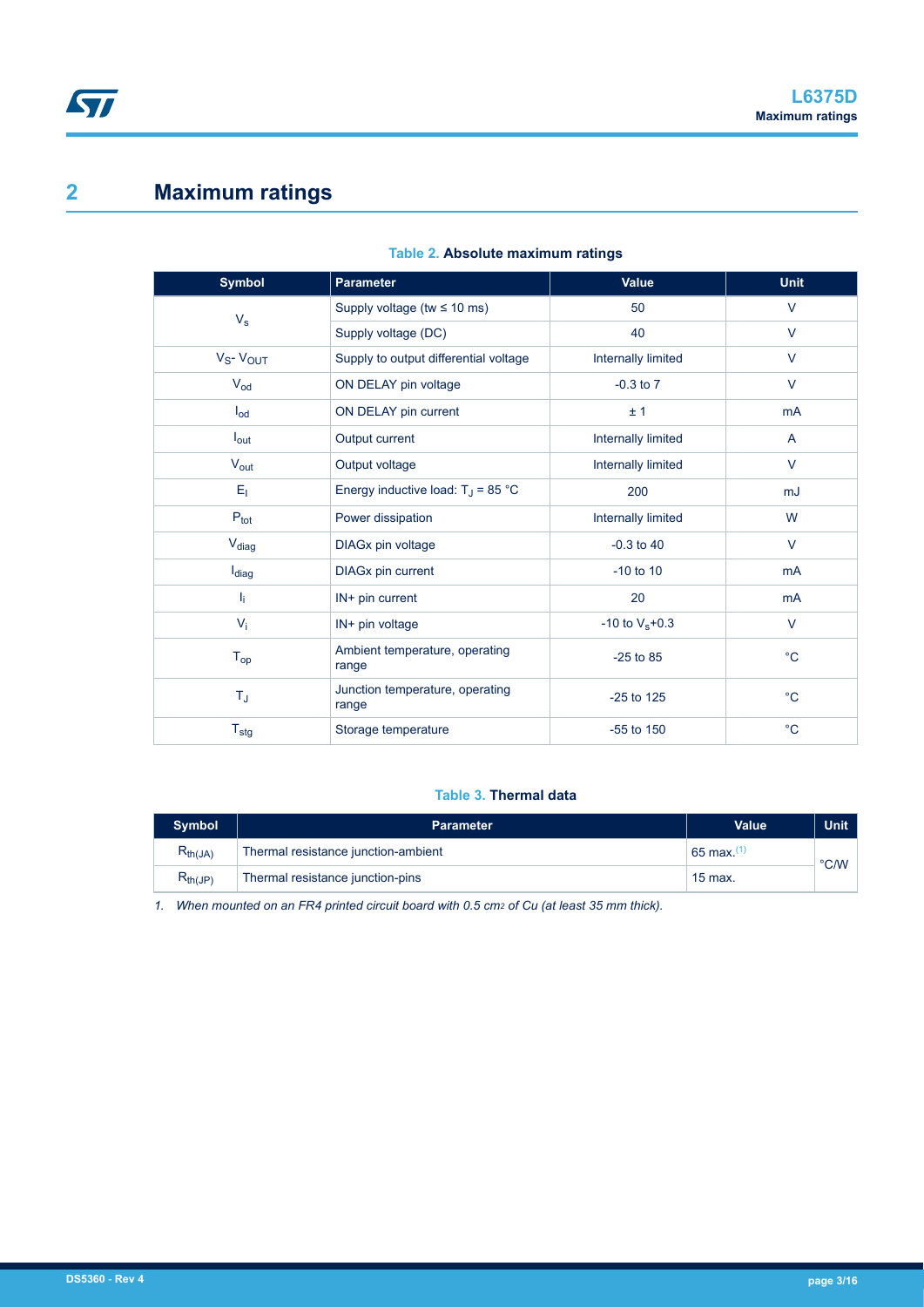# <span id="page-3-0"></span>**3 Electrical characteristics**

 $V_S$  = 24 V; T<sub>J</sub> = -25 to 125 °C, unless otherwise specified.

| <b>Symbol</b>     | <b>Parameter</b>                                            | <b>Test conditions</b>                                                                       | Min.           | Typ.           | Max.           | Unit   |  |
|-------------------|-------------------------------------------------------------|----------------------------------------------------------------------------------------------|----------------|----------------|----------------|--------|--|
| $V_{\text{smin}}$ | Supply voltage for valid<br>diagnostic                      | $I_{\text{diag}} \geq 0.5$ mA; $V_{\text{diag}} = 1.5$ V                                     | 4              |                | 35             | $\vee$ |  |
| $V_S$             | Operative supply voltage                                    |                                                                                              | 8              | 24             | 35             | V      |  |
| $V_{\text{sth1}}$ | Undervoltage threshold 1                                    |                                                                                              | $\overline{7}$ | 7.5            | 8              | $\vee$ |  |
| $V_{\text{sth2}}$ | Undervoltage threshold 2                                    |                                                                                              | 6.5            | $\overline{7}$ | 7.5            | $\vee$ |  |
| V <sub>shys</sub> | Undervoltage hysteresis                                     |                                                                                              | 300            | 500            | 700            | mV     |  |
| $I_q$             | Quiescent current                                           | Output open                                                                                  |                | 800            |                | μA     |  |
| $I_{q0}$          |                                                             | Output on                                                                                    |                | 1.6            |                | mA     |  |
| $V_{ith}$         | IN+ pin threshold voltage                                   |                                                                                              | 0.8            | 1.3            | $\overline{2}$ | V      |  |
| Viths             | IN+ pin threshold hysteresis                                |                                                                                              | 50             |                | 400            | mV     |  |
| $V_{\rm il}$      | IN+ pin low level voltage                                   |                                                                                              | $-7$           |                | 0.8            | $\vee$ |  |
|                   |                                                             | $V_S < 18 V$                                                                                 | $\overline{2}$ |                | $V_S-3$        | V      |  |
| $V_{ih}$          | IN+ pin high level voltage                                  | $V_S > 18 V$                                                                                 | $\overline{2}$ |                | 15             |        |  |
| $I_{ib}$          | IN+ pin bias current                                        | $V_i = -7$ to 15 V                                                                           | $-250$         |                | 250            | μA     |  |
| $I_{dch}$         | Delay capacitor charging current                            | ON DELAY pin shorted-to-<br>ground                                                           |                | 2.5            |                | μA     |  |
|                   |                                                             | $I_{\text{out}}$ = 500 mA; T <sub>J</sub> = 25 °C                                            |                | 200            | 280            | mV     |  |
| $V_{don}$         | Output voltage drop                                         | $T_J = 125 °C$                                                                               |                | 320            | 440            |        |  |
|                   |                                                             | $I_{\text{out}}$ = 625 mA; T <sub>J</sub> = 25 °C                                            |                | 250            | 350            |        |  |
|                   |                                                             | $T_J = 125 °C$                                                                               |                | 400            | 550            |        |  |
| $I_{\text{olk}}$  | Output leakage current                                      | $V_i$ = low; $V_{out}$ = 0                                                                   |                |                | 100            | μA     |  |
| $V_{ol}$          | Output low-state voltage                                    | $V_i$ = high; pin floating                                                                   |                | 0.8            | 1.5            | $\vee$ |  |
| $V_{\text{cl}}$   | Internal voltage clamp (V <sub>s</sub> - V <sub>out</sub> ) | $Io$ = 200 mA single pulsed =<br>300 ms                                                      | 48             | 53             | 58             | $\vee$ |  |
| $I_{SC}$          | Short-circuit output current                                | $V_S$ = 8 to 35 V; R <sub>I</sub> = 2 Ω                                                      | 0.75           | 1.1            | 1.5            | A      |  |
| $I_{old}$         | Open load detection current                                 | $V_i = V_{ih}$ ; T <sub>A</sub> = 0 to +85 °C                                                | $\mathbf{1}$   | 3              | 6              | mA     |  |
| $V_{\text{oth1}}$ | Output status threshold 1 voltage                           |                                                                                              | 4.5            | 5              | 5.5            | $\vee$ |  |
| $V_{\text{oth2}}$ | Output status threshold 2 voltage                           |                                                                                              | $\overline{4}$ | 4.5            | 5              | V      |  |
| Vohys             | Output status threshold<br>hysteresis                       |                                                                                              | 300            | 500            | 700            | mV     |  |
| $I_{\text{osd}}$  | Output status source current                                | $V_{\text{out}}$ > $V_{\text{oth1}}$ ; $V_{\text{OS}}$ = 2.5 V                               | $\overline{2}$ |                | $\overline{4}$ | mA     |  |
| $V_{osd}$         | Active output status driver drop<br>voltage                 | $V_S - V_{OS}$ ; $I_{OS} = 2$ mA; $T_A = 0$<br>to +85 $^{\circ}$ C                           |                | 1.5            | 3              | $\vee$ |  |
| $I_{\text{OS}$    | Output status driver leakage<br>current                     | $V_{\text{out}}$ < $V_{\text{oth2}}$ ; $V_{\text{OS}}$ = 0 V; $V_{\text{S}}$ =<br>18 to 35 V |                |                | 25             | μA     |  |

### **Table 4. Electrical characteristics**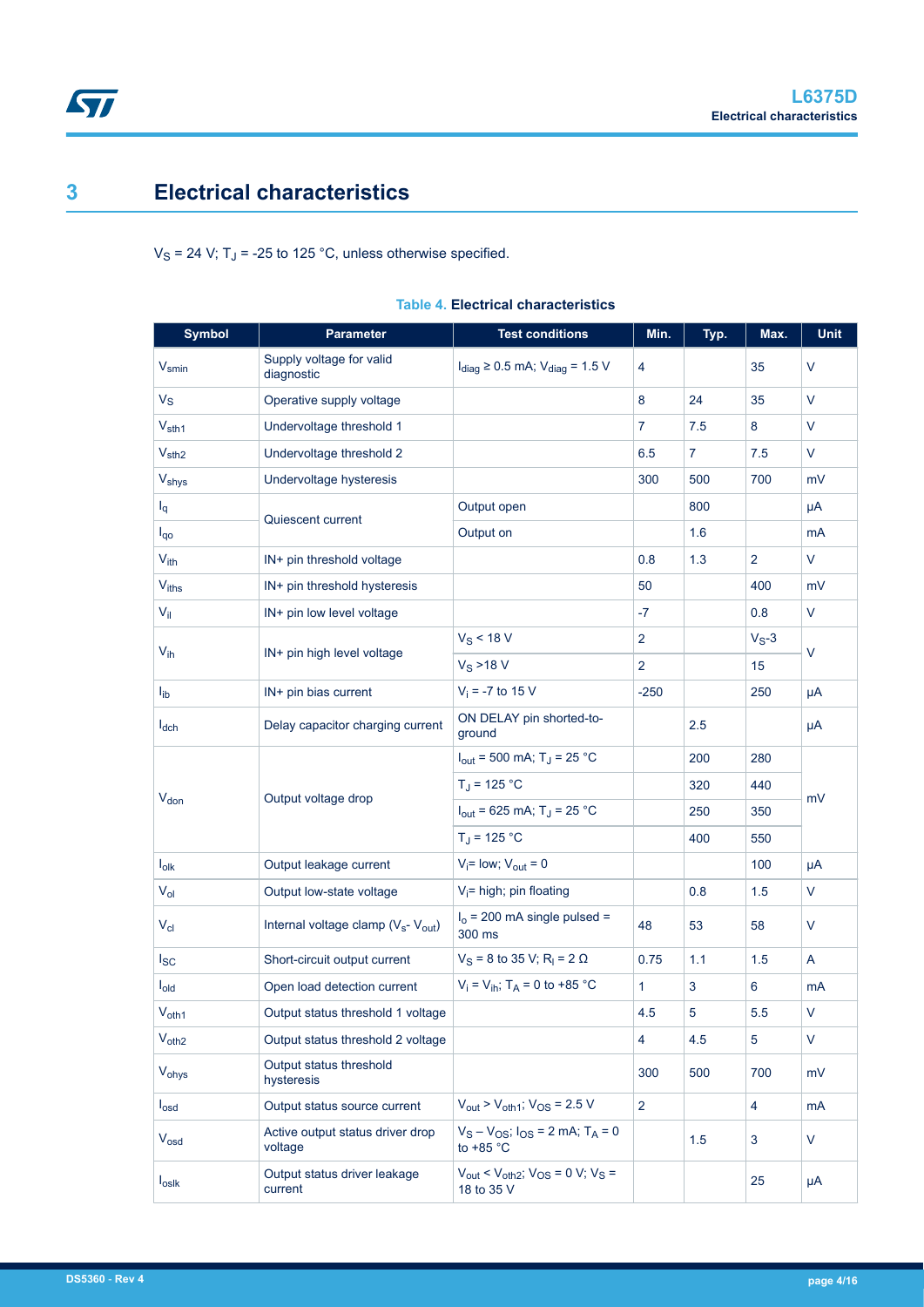| <b>Symbol</b>            | <b>Parameter</b>                           | <b>Test conditions</b>                                       | Min. | Typ.         | Max.           | <b>Unit</b> |  |
|--------------------------|--------------------------------------------|--------------------------------------------------------------|------|--------------|----------------|-------------|--|
|                          |                                            | D1 / D2 = L; $I_{diag}$ = 0.5 mA                             |      | 40           |                | mV          |  |
| $V_{\text{dgl}}$         | Diagnostic drop voltage                    | D1 / D2 = L; $I_{\text{diag}}$ = 3 mA                        |      | 250          |                |             |  |
|                          |                                            | $D1 / D2 = H$ ;                                              |      |              |                |             |  |
| $I_{\text{dglk}}$        | Diagnostic leakage current                 | $0 < V_{dg} < V_{S}$                                         |      |              | 5              | μA          |  |
|                          |                                            | $V_S$ = 15.6 to 35 V                                         |      |              |                |             |  |
| $T_{\text{max}}$         | Overtemperature upper threshold            |                                                              |      | 150          |                | $^{\circ}C$ |  |
| <b>Thys</b>              | Overtemperature hysteresis                 |                                                              |      | 20           |                | $^{\circ}C$ |  |
| <b>AC operation</b>      |                                            |                                                              |      |              |                |             |  |
| $t_f - t_f$              | Rise or fall time                          | $V_s$ = 24 V; R <sub>I</sub> = 70 Ω; R <sub>I</sub> to       |      | 20           |                |             |  |
| $t_{d}$                  | Delay time                                 | ground                                                       |      | 5            |                | $\mu s$     |  |
| dV/dt                    | Slew rate (rising and falling<br>edge)     |                                                              | 0.7  | 1            | 1.5            | $V/\mu s$   |  |
| $t_{ON}$                 | On-time during short-circuit<br>condition  | 50 pF < $C_{\text{DON}}$ < 2 nF                              |      | 1.28         |                | $\mu$ s/pF  |  |
| $t_{\text{OFF}}$         | Off-time during short-circuit<br>condition |                                                              |      | 64           |                | $t_{ON}$    |  |
| $f_{\text{max}}$         | Maximum operating frequency                |                                                              |      | 25           |                | kHz         |  |
| Source drain NDMOS diode |                                            |                                                              |      |              |                |             |  |
| V <sub>fsd</sub>         | Forward on voltage                         | $I_{\text{fsd}}$ = 625 mA                                    |      | $\mathbf{1}$ | 1.5            | V           |  |
| $I_{fp}$                 | Forward peak current                       | $tp$ = 10 ms; duty cycle = 20%                               |      |              | $\overline{2}$ | A           |  |
| $t_{rr}$                 | Reverse recovery time                      | $I_{fsd}$ = 625 mA; dl <sub>fsd</sub> /dt = 25 A/<br>$\mu s$ |      | 200          |                | ns          |  |
| $t_{fr}$                 | Forward recovery time                      |                                                              |      | 50           |                | ns          |  |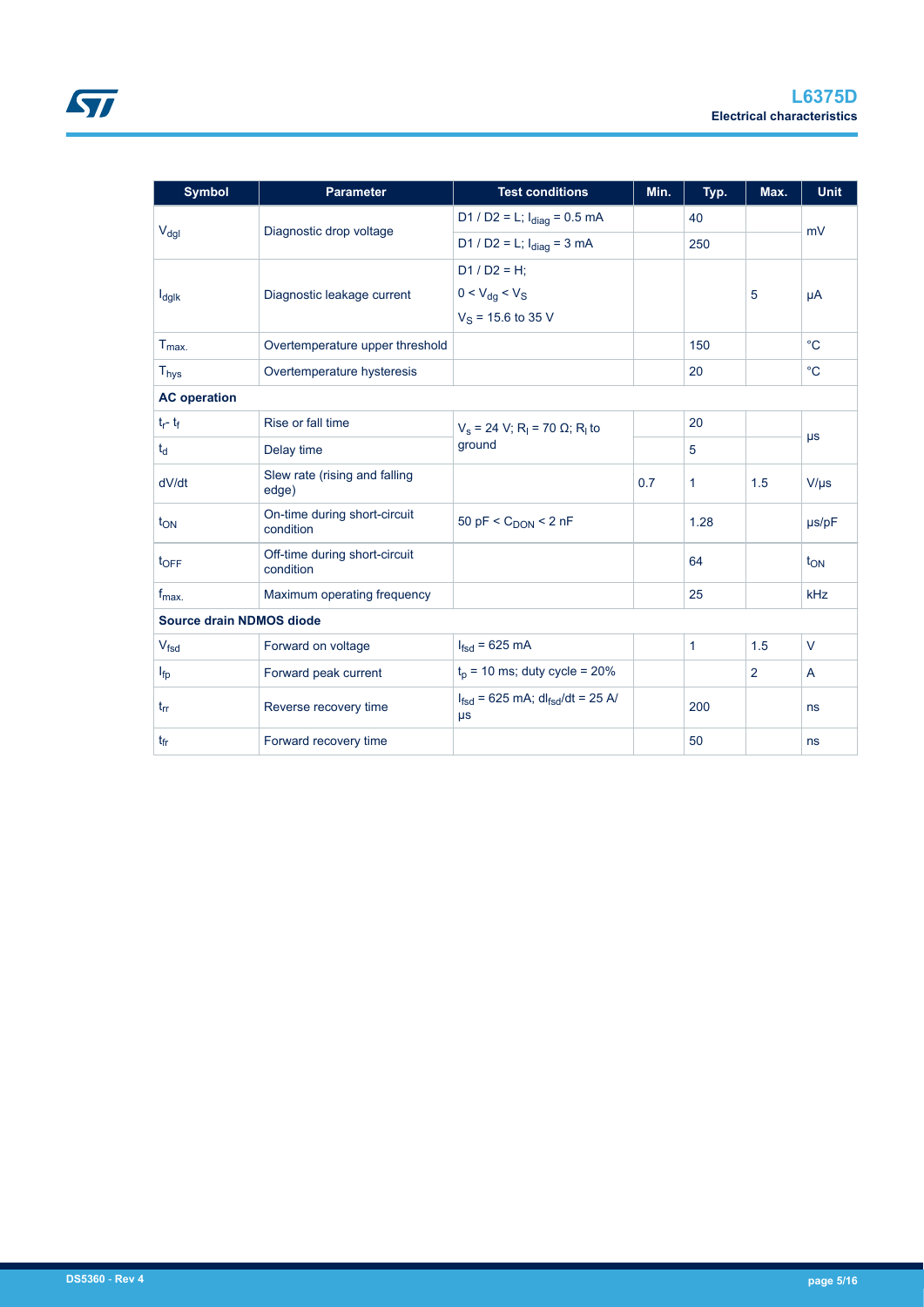# **3.1 Schematic diagram**

ST



**Figure 2. Block diagram**





# **3.2 Input section**

A single ended input TTL/CMOS compatible with a wide voltage range and high noise immunity (thanks to a builtin hysteresis) is available.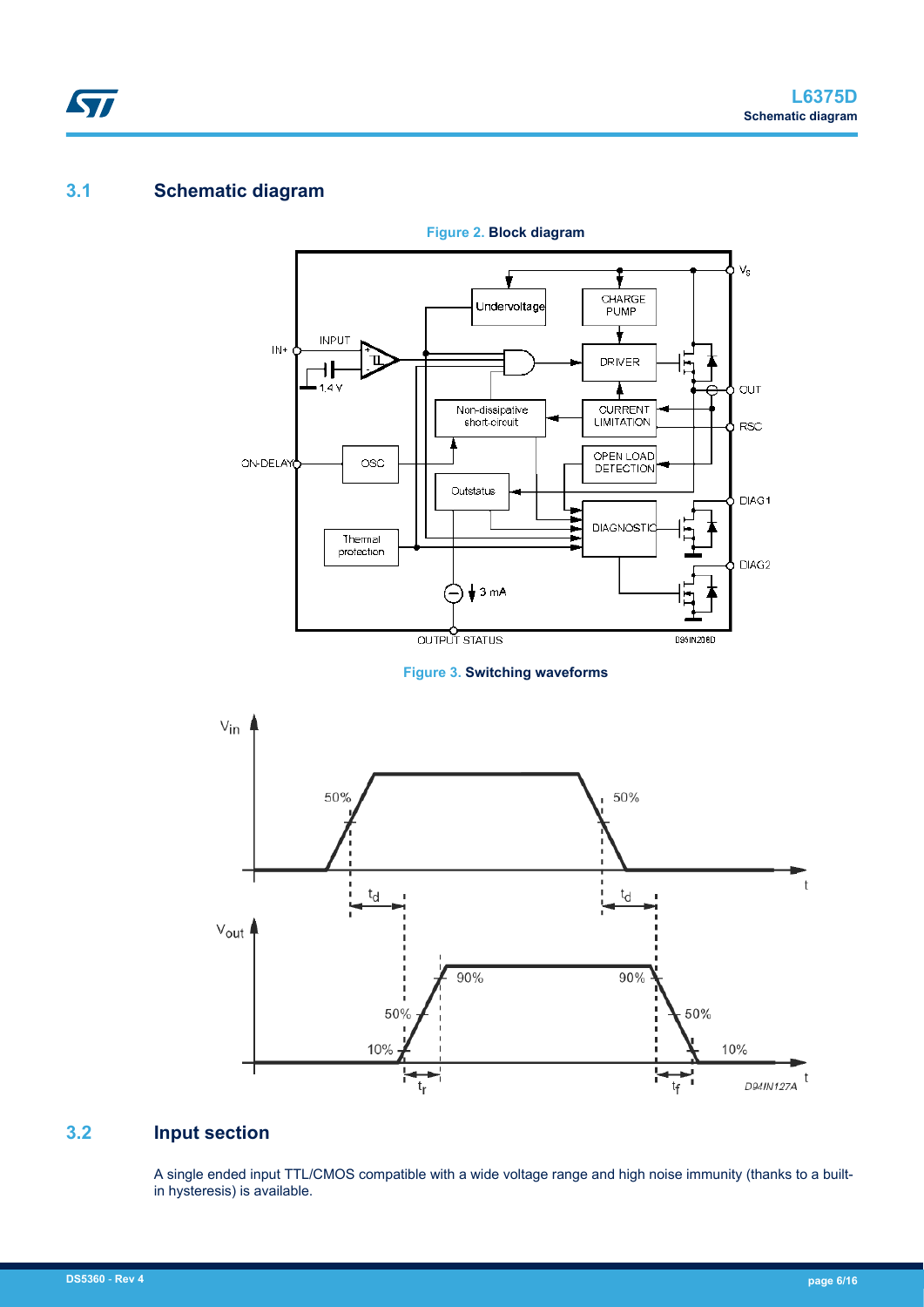# **3.3 Overtemperature protection (OVT)**

On-chip overtemperature protection provides an excellent protection of the device in extreme conditions. Whenever the temperature, measured on a central portion of the chip, exceeds  $T_{max}$  = 150 °C (typical value) the device shuts down, and the DIAG2 output goes low. Normal operation is resumed as the chip temperature (normally after few seconds) falls below  $T_{max} - T_{hvs} = 130 \degree C$  (typical value). The hysteresis avoids that an intermittent behavior occurs.

## **3.4 Undervoltage protection (UV)**

The supply voltage operates correctly in a range from 8 to 35 V. Below 8 V the overall system has to be considered not reliable. To avoid any malfunctioning, the supply voltage is continuously monitored to provide an undervoltage protection. As  $V_s$  falls below  $V_{sth}$ - $V_{shys}$  (typically 7.5 V) the output power MOSFET switches off and DIAG1 and DIAG2 output go low. Normal operation is resumed as soon as  $V_s$  exceeds  $V_{\text{sth}}$ . The hysteretic behavior prevents intermittent operation at low supply voltage.

## **3.5 Overcurrent operation**

In order to implement a short-circuit protection, the output power MOSFET is driven to linear mode to limit the output current to the  $I_{SC}$  value (1.1 A typical value).

This condition (current limited to the  $I_{SC}$  value) lasts for a  $T_{ON}$  time interval that can be set by a capacitor (C<sub>DON</sub>) connected to the ON DELAY pin according to the following formula:

#### **Equation 1:**

 $t_{ON}$  = 1.28 µs/pF for 50 pF <  $C_{DOM}$  < 2 nF

After the t<sub>ON</sub> interval has expired the output power MOSFET switches off for the t<sub>OFF</sub> time interval:

#### **Equation 2:**

 $t_{OFF} = 64 \cdot t_{ON}$ 



#### **Figure 4. Short-circuit operation waveforms**

When the t<sub>OFF</sub> interval has expired, the output power MOSFET switches on. In this manner two conditions may occur:

- the overload is still present. In this case, the output power MOSFET is again driven to linear mode (limiting the output current to  $I_{SC}$ ) for another  $t_{ON}$ , starting a new cycle
- the overload condition is removed, and the output power MOSFET is no longer driven to linear mode

This unique feature is called no-dissipative short-circuit protection and it ensures a very safe operation even in permanent overload conditions. The choice of the most appropriate value for the  $t_{ON}$  interval (the value of the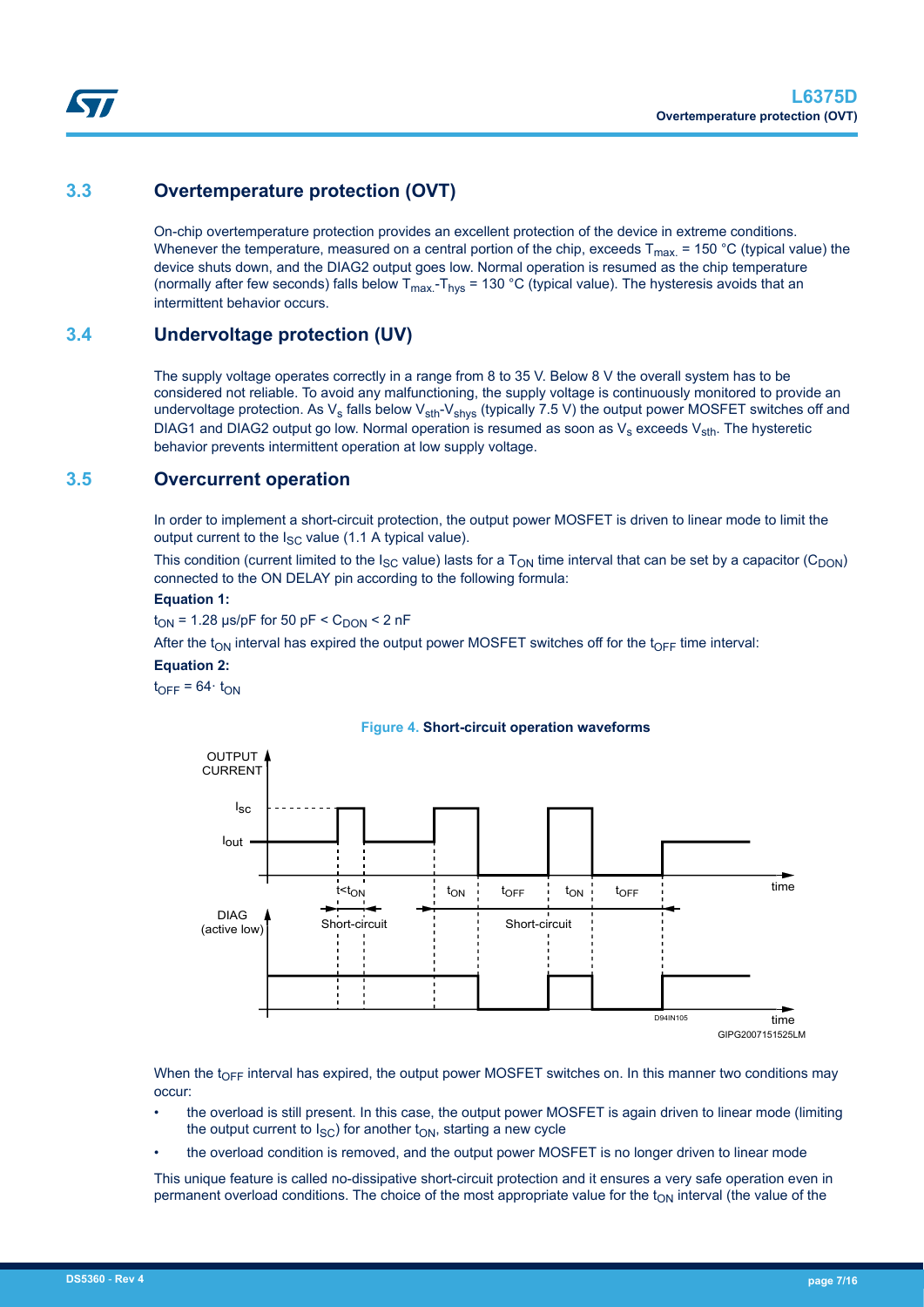$C_{DOM}$  capacitor) is very important, a delay (the  $t_{ON}$  itself) prevents the misleading short-circuit information is presented on the DIAG output, when capacitive loads are driven or incandescent lamp, a cold filament, has a very low resistive value. The non-dissipative short-circuit protection can be disabled (keeping  $t_{ON}$  = 0 but with the output current still limited to  $I_{SC}$ , and diagnostic disabled) by shorting to ground the ON DELAY pin.

## **3.6 Diagnostic logic**

The operating conditions of the device are permanently monitored and the following occurrences are indicated by DIAG1/DIAG2 open drain output pins, see Section 3.8 Diagnostic truth table.

- Short-circuit vs. ground
- Short-circuit vs. VS
- Undervoltage (UV)
- Overtemperature (OVT)
- Open load, if the output current is less than 3 mA (typical value)

### **3.7 Demagnetization of inductive loads**

An internal Zener diode, limiting the voltage across the power MOSFET between 50 and 60 V ( $V_{\text{cl}}$ ), provides safe and fast demagnetization of inductive loads without the external clamping devices. The maximum energy absorbed by an inductive load is specified as 200 mJ (at  $T_J$  = 85 °C).

## **3.8 Diagnostic truth table**

| Diagnostic conditions                                       | <b>Input</b> | <b>Output</b> | DIAG1 | DIAG2 |
|-------------------------------------------------------------|--------------|---------------|-------|-------|
|                                                             |              | L             | H     | H     |
| Normal operation                                            | H            | H             | H     | H     |
| Open load condition<br>(I <sub>o</sub> < I <sub>old</sub> ) | L            | L             | H     | H     |
|                                                             | H            | H             | L     | H     |
| Short to $V_S$                                              |              | H             | L     | H     |
|                                                             | H            | H             | L     | H     |
| Short-circuit to ground                                     | H            | X             | H     | H     |
| $(IO = Isc)$ (ON DELAY<br>pin grounded) <sup>(1)</sup>      |              |               | H     | H     |
| Output DMOS open                                            |              | L             | H     | H     |
|                                                             | H            | L             | L     | H     |
|                                                             |              | L             | H     | L     |
| Overtemperature                                             | H            | L             | H     | L     |
| Supply undervoltage                                         | L            | L             | L     | L     |
| $(V_S < V_{\text{sth2}})$                                   | H            | L             | L     | L     |

#### **Table 5. Diagnostic truth table**

*1. A cold lamp filament or a capacitive load activates the current limiting circuit of the IPS, when the IPS is initially turned on.*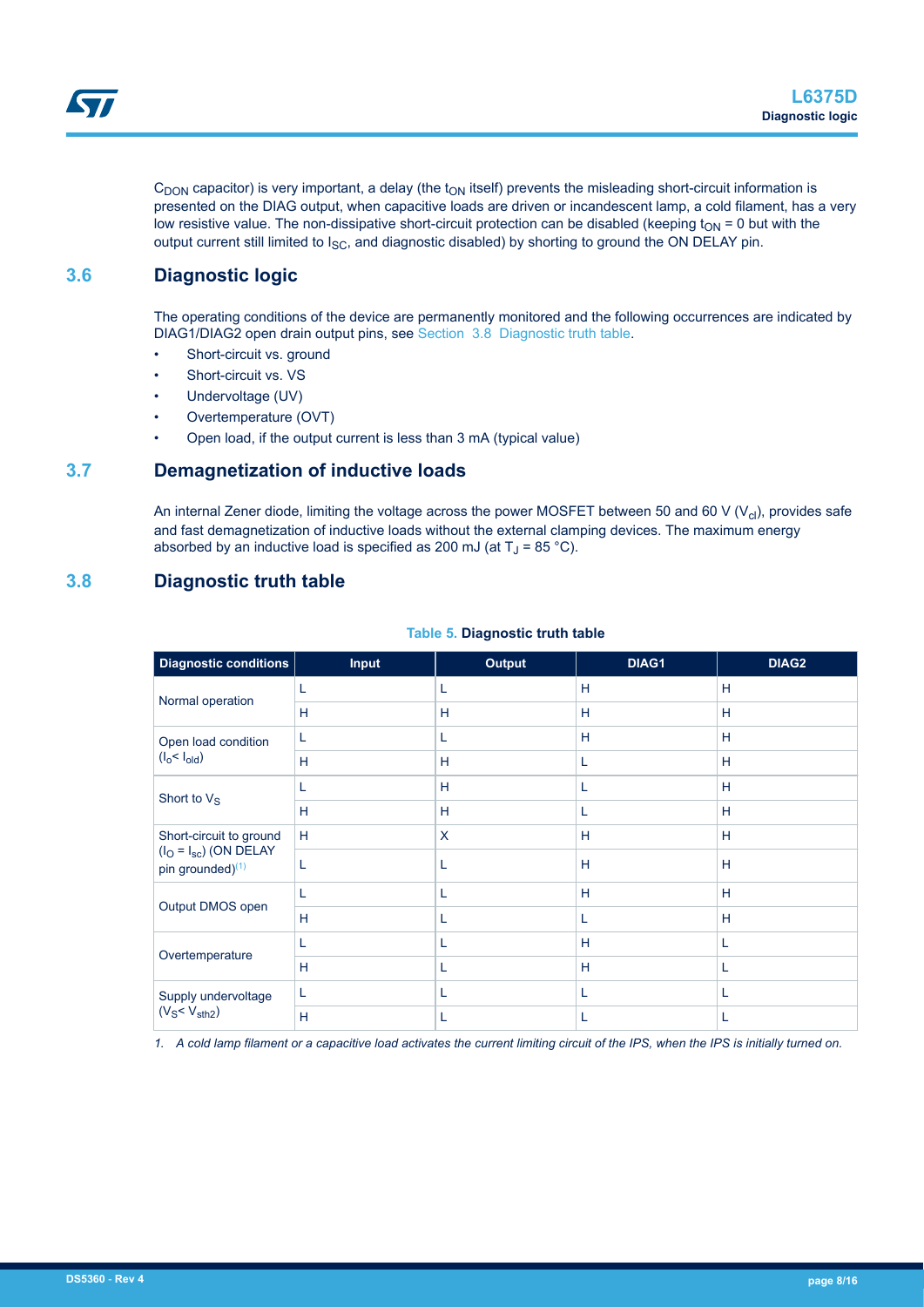# **4 Application circuits**

### **Figure 5. Input comparator hysteresis**









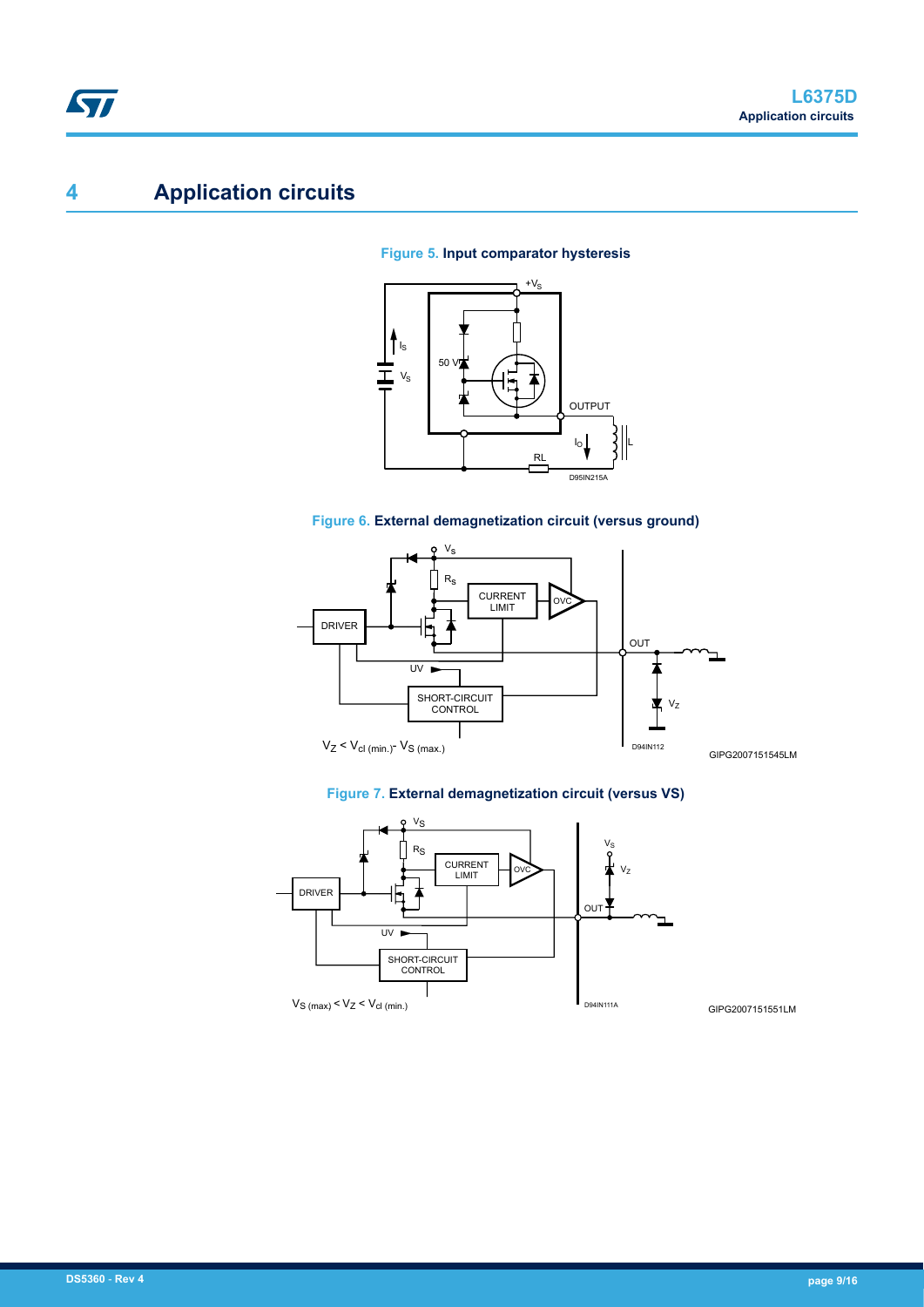

**Figure 8. Application diagram**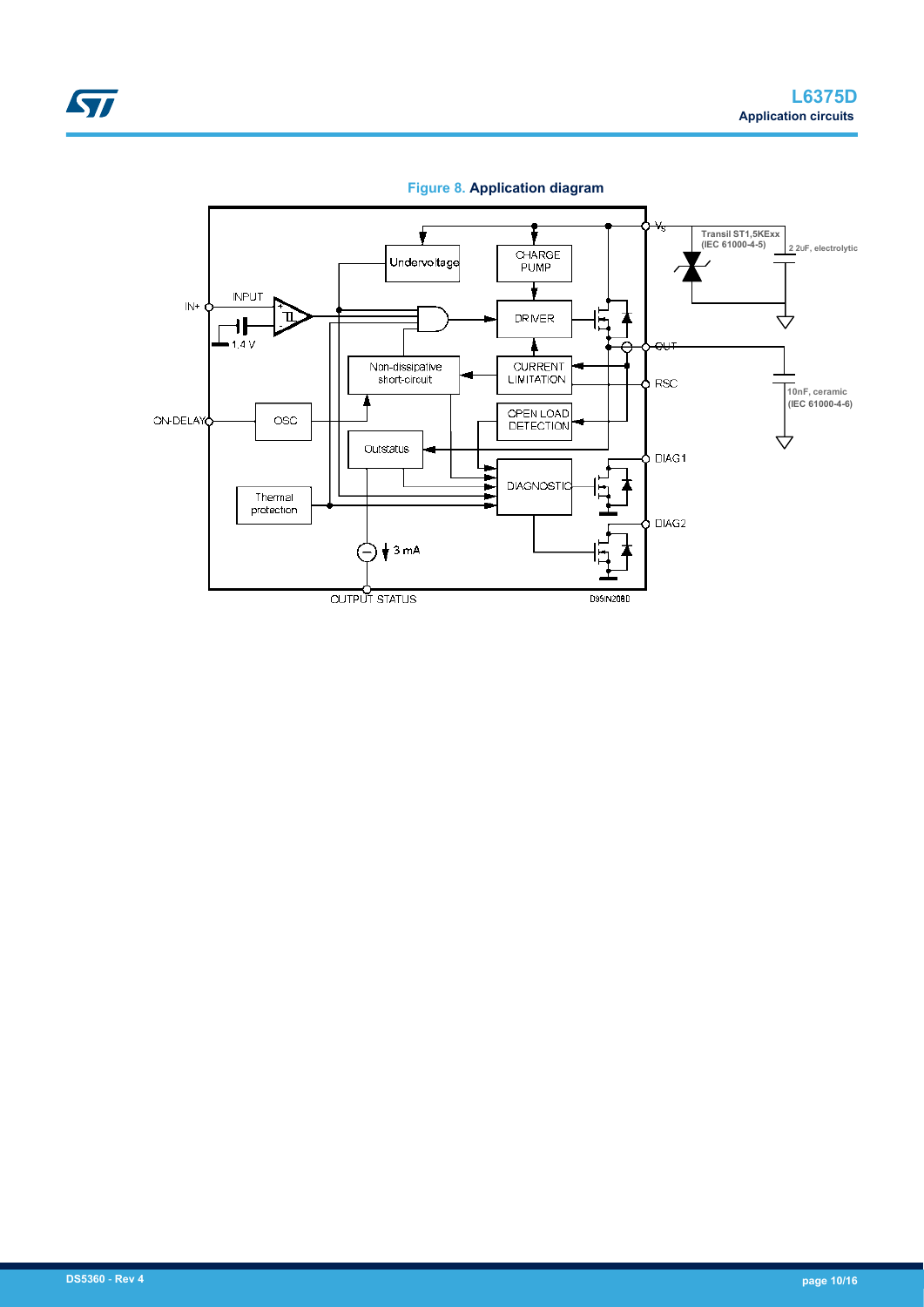# **5 Package information**

In order to meet environmental requirements, ST offers these devices in different grades of [ECOPACK](https://www.st.com/ecopack) packages, depending on their level of environmental compliance. ECOPACK specifications, grade definitions and product status are available at: [www.st.com.](http://www.st.com) ECOPACK is an ST trademark.

## **5.1 SO-20 package information**

**Figure 9. SO-20 package outline**





•

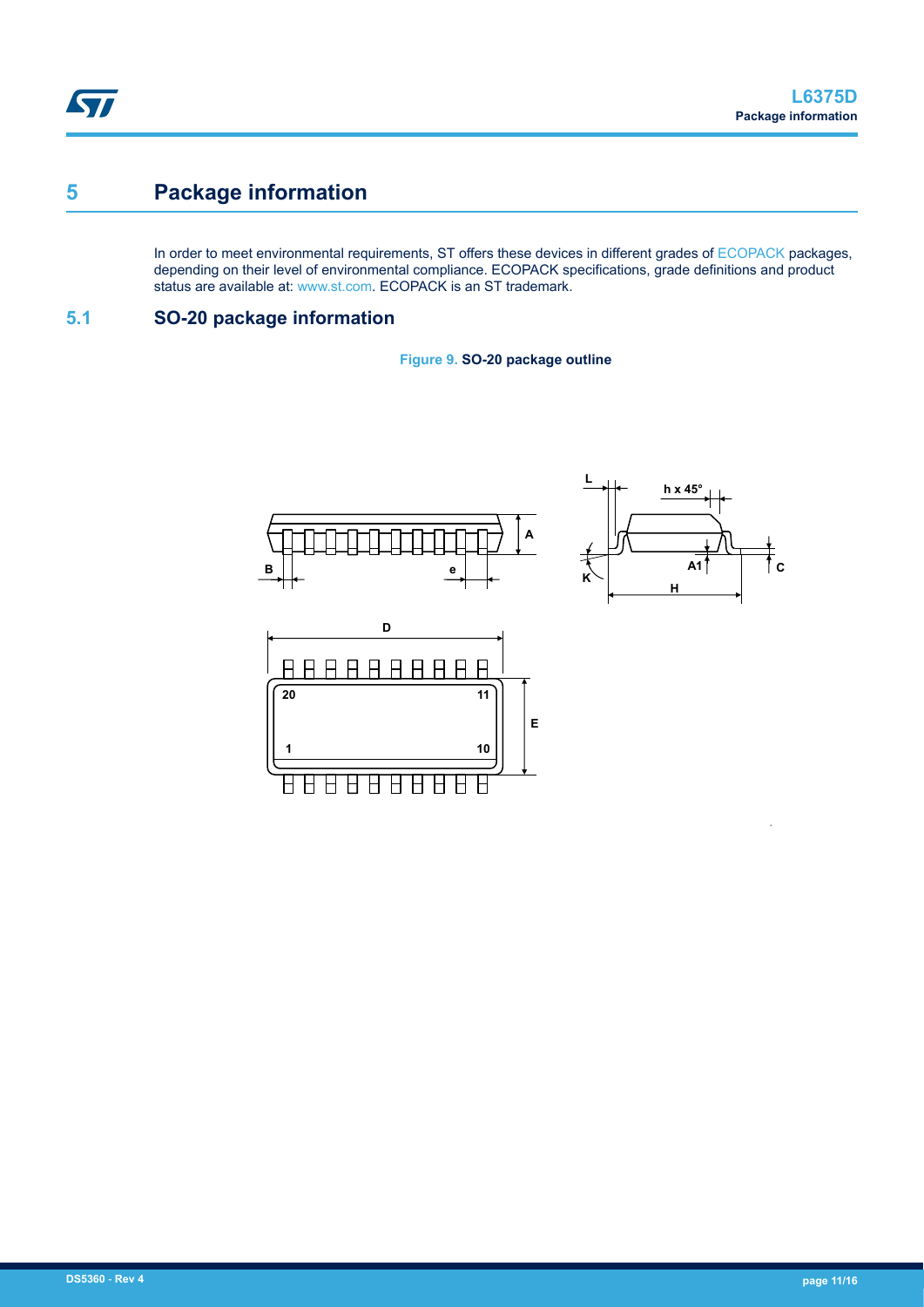| Dim.           |                                       | mm   |       |       | inch  |       |  |
|----------------|---------------------------------------|------|-------|-------|-------|-------|--|
|                | Min.                                  | Typ. | Max.  | Min.  | Typ.  | Max.  |  |
| A              | 2.35                                  |      | 2.65  | 0.093 |       | 0.104 |  |
| A <sub>1</sub> | 0.1                                   |      | 0.3   | 0.004 |       | 0.012 |  |
| B              | 0.33                                  |      | 0.51  | 0.013 |       | 0.020 |  |
| $\mathsf{C}$   | 0.23                                  |      | 0.32  | 0.009 |       | 0.013 |  |
| D              | 12.6                                  |      | 13    | 0.496 |       | 0.512 |  |
| Ε              | 7.4                                   |      | 7.6   | 0.291 |       | 0.299 |  |
| e              |                                       | 1.27 |       |       | 0.050 |       |  |
| H              | 10                                    |      | 10.65 | 0.394 |       | 0.419 |  |
| h              | 0.25                                  |      | 0.75  | 0.010 |       | 0.030 |  |
| L              | 0.4                                   |      | 1.27  | 0.016 |       | 0.050 |  |
| K              | $0^{\circ}$ (min.) $8^{\circ}$ (max.) |      |       |       |       |       |  |

#### **Table 6. SO20 mechanical data**

# **5.2 SO20 packing information**

### **Figure 10. Shipping tube for SOIC SO20 (measure in mm)**



•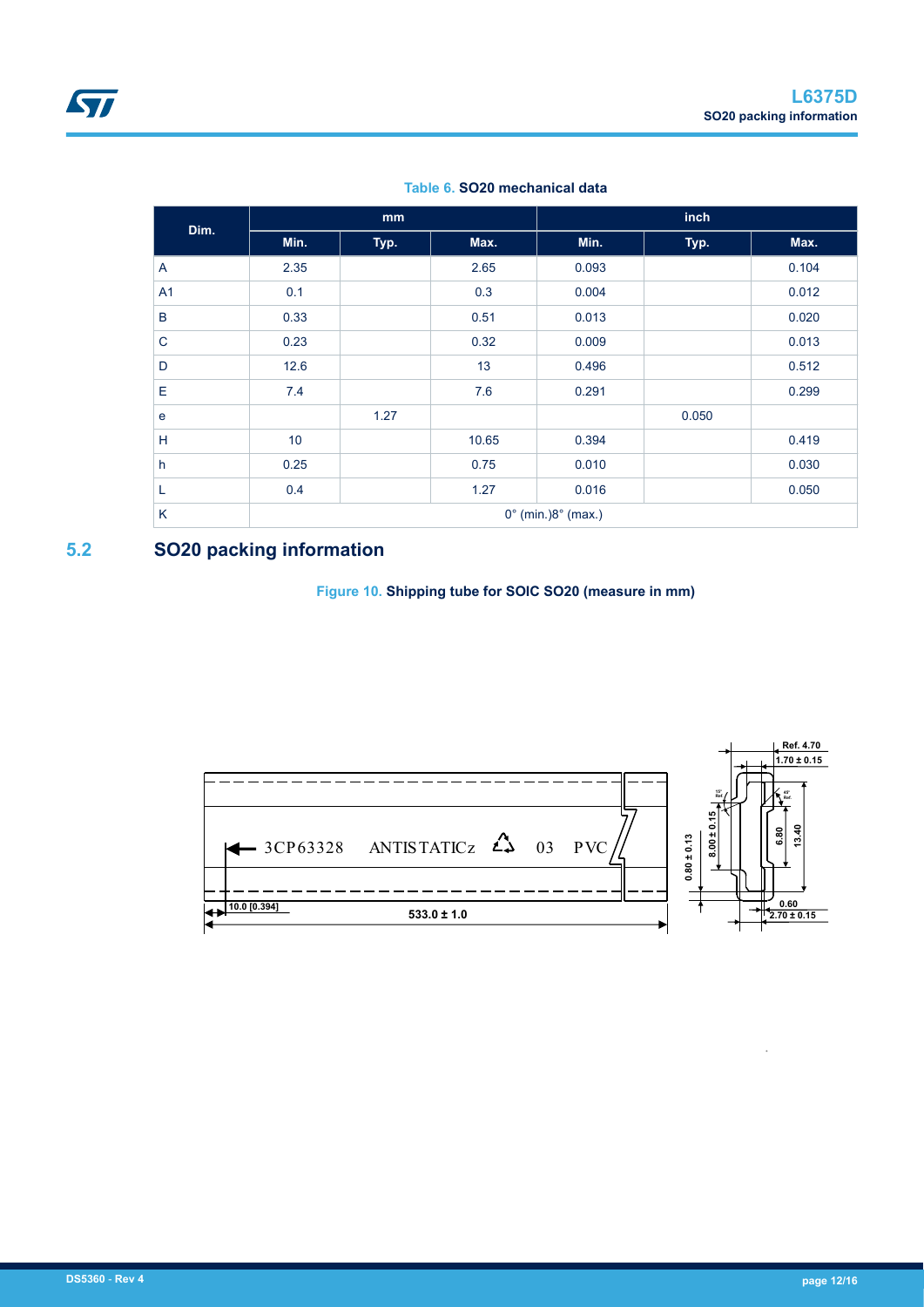

#### **Figure 11. SOIC 20L wide body carrier tape drawing (supplier code 12)**

**Figure 12. SO20 reel drawing**



**Note: Drive spokes optional; if used, dimensions B and D shall apply.**

•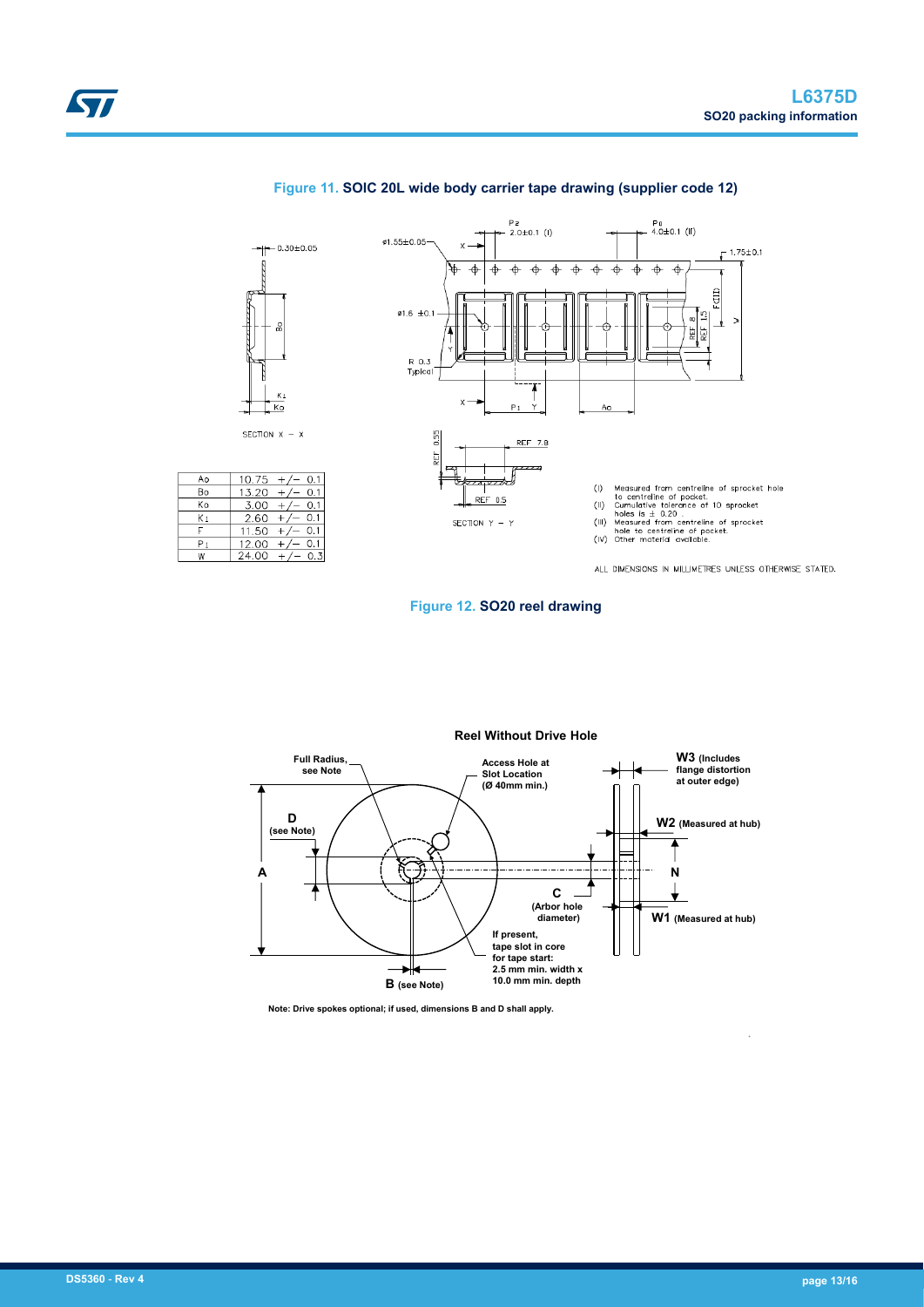#### **Table 7. SO20 reel dimensions**

| Dim.               | mm   |          |      |  |  |  |
|--------------------|------|----------|------|--|--|--|
|                    | Min. | Typ.     | Max. |  |  |  |
| $\overline{A}$     |      | 330      |      |  |  |  |
| $\mathsf B$        | 1.5  |          |      |  |  |  |
| $\mathsf{C}$       | 12.8 | 13.0     | 13.5 |  |  |  |
| D                  | 20.2 |          |      |  |  |  |
| Tape size          | 8    |          | 200  |  |  |  |
| W                  |      | 24       |      |  |  |  |
| $\mathsf{N}$       |      | 7" (178) |      |  |  |  |
| $W1^{(1)}$         |      | 24.4     | 24.6 |  |  |  |
| W <sub>2</sub> max |      | 30.4     |      |  |  |  |

*1. Measured at the hub*





### **Table 8. SO20 reel side view dimensions**

| Dim.         | mm   |               |      |  |  |  |
|--------------|------|---------------|------|--|--|--|
|              | Min. | Typ.          | Max. |  |  |  |
| Reel         |      | 7" hub (24mm) |      |  |  |  |
| $\times$     | 24.5 | 25            | 25.5 |  |  |  |
| $\checkmark$ | 0.95 |               | 1.05 |  |  |  |
| Z            | 5.5  | 6             | 6.5  |  |  |  |
| v            | 19   | 20            | 21   |  |  |  |
| U            | 1.95 | $\mathcal{P}$ | 2.05 |  |  |  |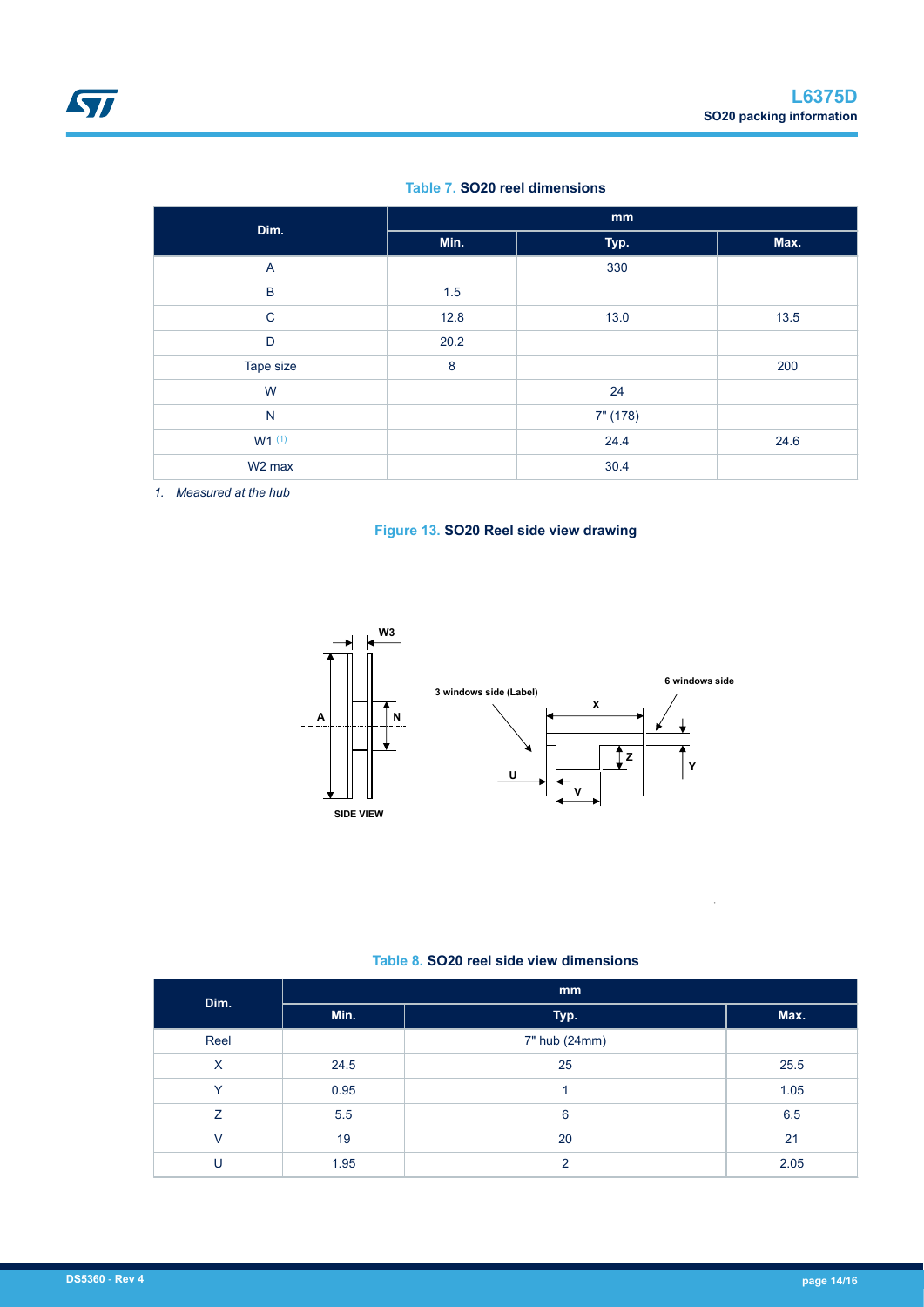# **Revision history**

|  | <b>Table 9. Document revision history</b> |  |  |
|--|-------------------------------------------|--|--|
|  |                                           |  |  |

| <b>Date</b> | <b>Revision</b> | <b>Changes</b>                                     |
|-------------|-----------------|----------------------------------------------------|
| 24-Jul-2007 |                 | Initial release.                                   |
| 29-Jun-2009 | 2               | Updated Table 5 on page 7                          |
| 21-Dec-2011 | 3               | Updated Table 5 on page 7                          |
| 15-May-2019 |                 | <b>Updated Table 4. Electrical characteristics</b> |